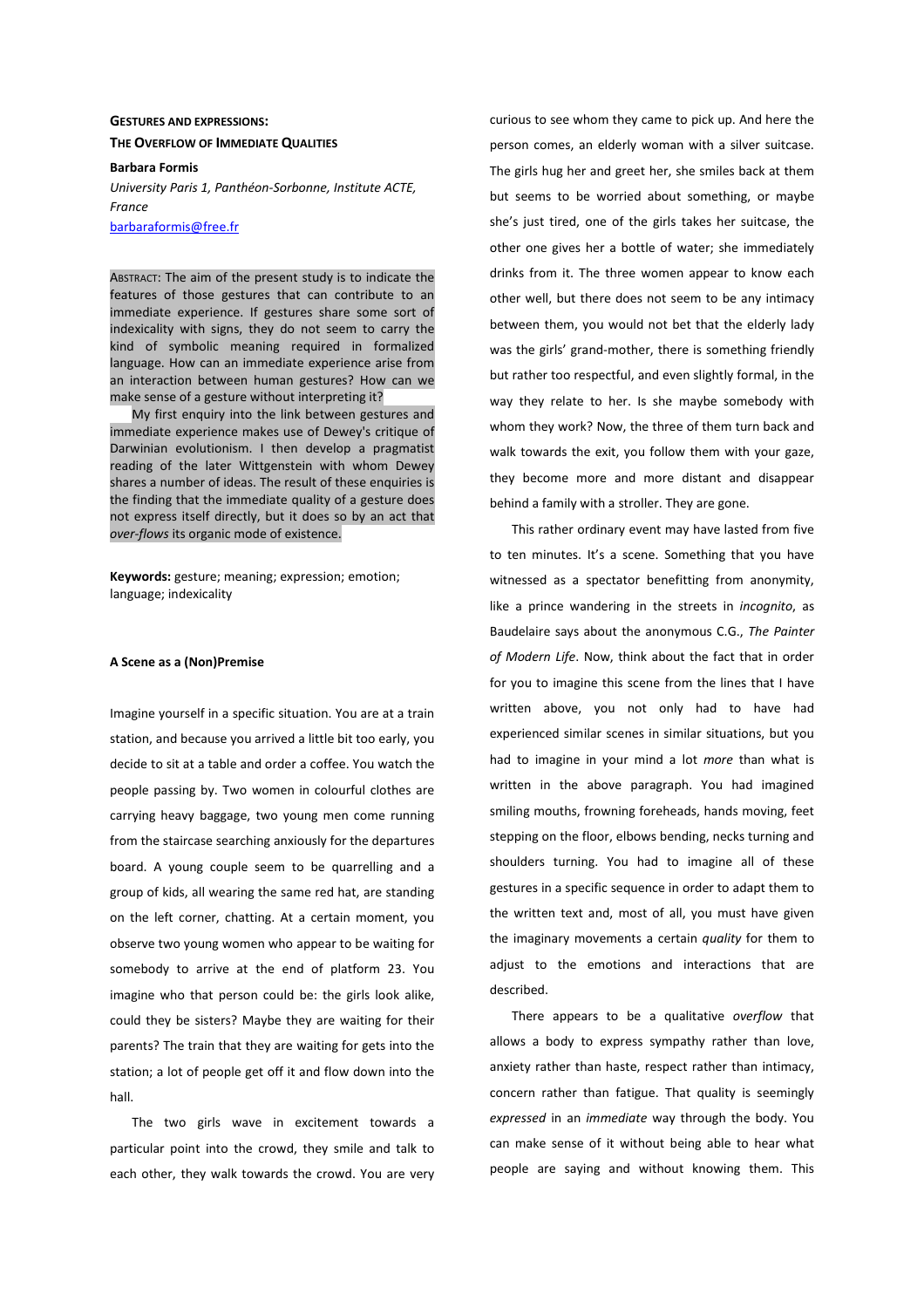immediate quality appears to exceed the body by expressing more than a simple physical input or movement. But how does it do this? How can a bodily quality become expressive and be immediately understood? How can we "make sense" of a specific situation without passing by a verifiable structure of references and premises? One answer could be: *past experience*. It is only because we already had similar encounters in the past that we can relate a specific emotion to a gesture. We construct an imaginary situation insofar as it sets the scene up as a perfect mirror of our daily lives, we invent it insofar as it corresponds to our own prior observations of people, gestures, faces, and human interactions. From this perspective, the interpretation of the present situation is not immediate but built upon multiple previous empirical experiences that serve as premises, and even as truth propositions. It is these experiences that are the source of the psychological and sociological coherency of the situations you have imagined.

Hence, the supposedly "immediacy" of the sense that we make of a situation could in reality be a mediated interpretation based on *habits* (See Dreon 2016). The immediate and the habitual are so entangled that we could conclude that it seems there is no space for direct experience in a world where language, signs and words shape the meaning of what we think. However, following the pragmatist path, one way to extrapolate and untangle habits from immediate experience is to go back and relate our present experience to the primary empirical situation which acts as the beginning and the first step from which all the rest results.

If pragmatists agree in the idea that knowledge is not the fundamental and primary way we experience the world, they do not limit this primary experience to a supposedly "given" world as an immovable set of sensory data. It is a qualitative background that does not function as habit nor as knowledge but rather as a prescientific and pre-semiotic sensory mode of acting and living. But the problem with this primary experience, as the pragmatist method teaches us, is that it is too connected with the particular disposition and contexts in which it takes place and cannot be reduced to a purely first action with no links to the environment. In other words, it does not function as a premise.

That is why a pragmatist premise is a contradiction in terms insofar as, from a pragmatist point of view, sense and meaning are systematically to be found *in medias res*, in the middle of the action, at a train station, in a context that is neither primary nor given but rather secondary, as part of a sequence of living actions and reactions showing that the immediate experience could be direct without necessarily being generative. Making sense *of* a scene, or situation, implies making sense *from* a scene, because we are not dissociated from that scene, but we are part of it. We do not even need to interpret it. We are passengers, waiting at a train station, observing a reality that is not simply "around" us, but that includes us, a reality that is the world in which we are anchored (and this is where pragmatism and phenomenology, especially in its Merleau-Pontian version, can meet).

Inside this scene, which acts as a (non)premise, what counts above all are gestures: waving in a certain way, dragging a baggage or climbing up the stairs, smiling in a certain way, moving one's shoulders, turning one's head, in a certain way. Neither primary actions nor simple habits, these *ways* (or modes of behaviour) give the bodily movement a distinctive tint, a quality that comes across as natural, and that is often immediately understood. This is possible, mostly because gestures possess a feature of "mediality" (Agamben, 1996), they are always "in between": between communication and production, between actions and reactions, between intention and interpretation, between words and real things. And it is because of their mediality that gestures can serve as research field for what we can name an "immediate experience", that experience lying in between the biological and the sociological, the mechanical and the organic, the intentional and the spontaneous.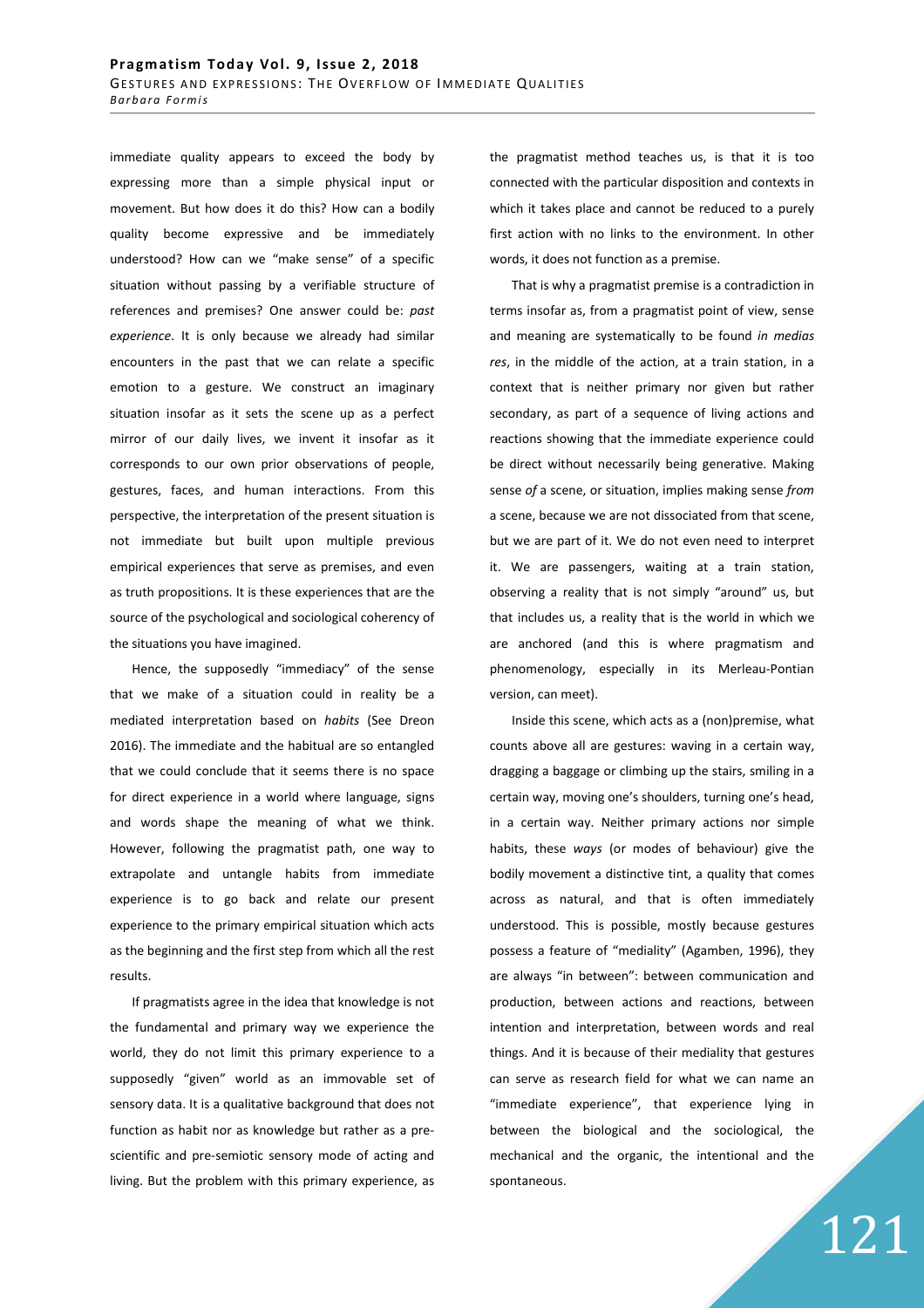The aim of the present study is not to define and analyse the general concept of gesture, a task that would lead this enquiry into the fields of communication sciences, semiotics and linguistics, going beyond the limit of this text. The aim is to indicate the features of those gestures that can contribute to a supposedly immediate experience. How can an immediate experience arise from an interaction between human gestures? What kind of meaning does a gesture need to bear in order to provoke an effect of immediacy?

## **Gesture and immediate experience**

The English word "gesture" derives from the Latin term *gestum* which is the noun derived from the verb *gero, gerere* which means to carry, to administer, to represent, to produce, to accomplish, to carry on, to continue and to behave. A gesture usually designates a particular bodily activity of a person and her habits, it indicates the specific aspect of this person, her way of moving in space, her way of using her hands when she speaks, her way of sitting. Following ordinary language, I am limiting the study to bodily gestures, excluding other possible types of gestures, like highly complex intellectual meditations or mathematical proofs. Usually, a gesture is interpreted as a somatic movement that on a physical level doubles a psychological experience, since it alone signifies a message, a feeling, a judgment. (Kendon 2004) The polysemy of the verb *gerere* shows the different facets of the noun *gestum*. On the one hand, a gesture is understood as management, on the other hand as attitude and behaviour. This Latin root is evident in the French word "gestion" or the Italian word "gestione", which mean administration or management. This aspect is important; in his essay "Notes on Gesture" Giorgio Agamben claims that gesture includes a supportive and managing structure which is precisely what secures its independency from production and action, thus opening up an ontological interval between the Aristotelian dualism of *poiesis* and *praxis* (Agamben 1996), highlighting the *medial* quality of the gesture.

122

The conceptual possibilities and disruptive qualities of the idea of "gesture" lie in the interstice between two supposedly distinctive fields such as creative production and political action, aesthetics and ethics, art and life, body and mind. But above all, the idea of gesture can help to reorganize, rethink and readjust the definitions, borders and principles of the relationship between knowledge and experience. Thereby the concepts and phenomena related to the idea of "gesture" are truly fecund and directly related to pragmatism, as Giovanni Maddalena's work has shown (Maddalena 2015 and 2016).

Maddalena suggests that a **gesture** "is any performed act with a beginning and an end that carries a meaning (from **gero** = I carry on)" (Maddalena 2015, 69- 70). If I can agree with the idea of «performance» and the idea of «carrying», I have some reservations about the closed temporality (beginning and end) and with the idea of *meaning*. The analysis of the temporality that underlies the performance of a gesture would go beyond the purpose of this article<sup>1</sup>, but I will address here the question of meaning: why would a gesture necessarily carry a meaning? And if it does, how would this meaning be carried and expressed? Finally, what definition could we give to the term "meaning"? If a meaning is necessarily something that has a relationship to knowledge and consciousness, then the attribution of meaning to gestures would entail a separation between habitual behaviour, unconscious acts on one side and intentional acts and willing responses on the other, recreating the same hierarchy between knowing and not knowing that pragmatism attempts to overcome. In this

 $\overline{a}$ 

 $1$  The studies that I have accomplished in this field, mainly by collaborating with performers and artists through the *Laboratoire du Geste* (www.laboratoiredugeste.com) at the Sorbonne University, have confirmed for me the idea that the temporality of a gesture is highly loose and cannot be extracted from a continuum of living as an action can be. This questions have been central for our two years seminar leading to a symposium in 2014 on Art, Time and Performance opening up the question of repetition and originality that are highly investigated in the field of performance studies.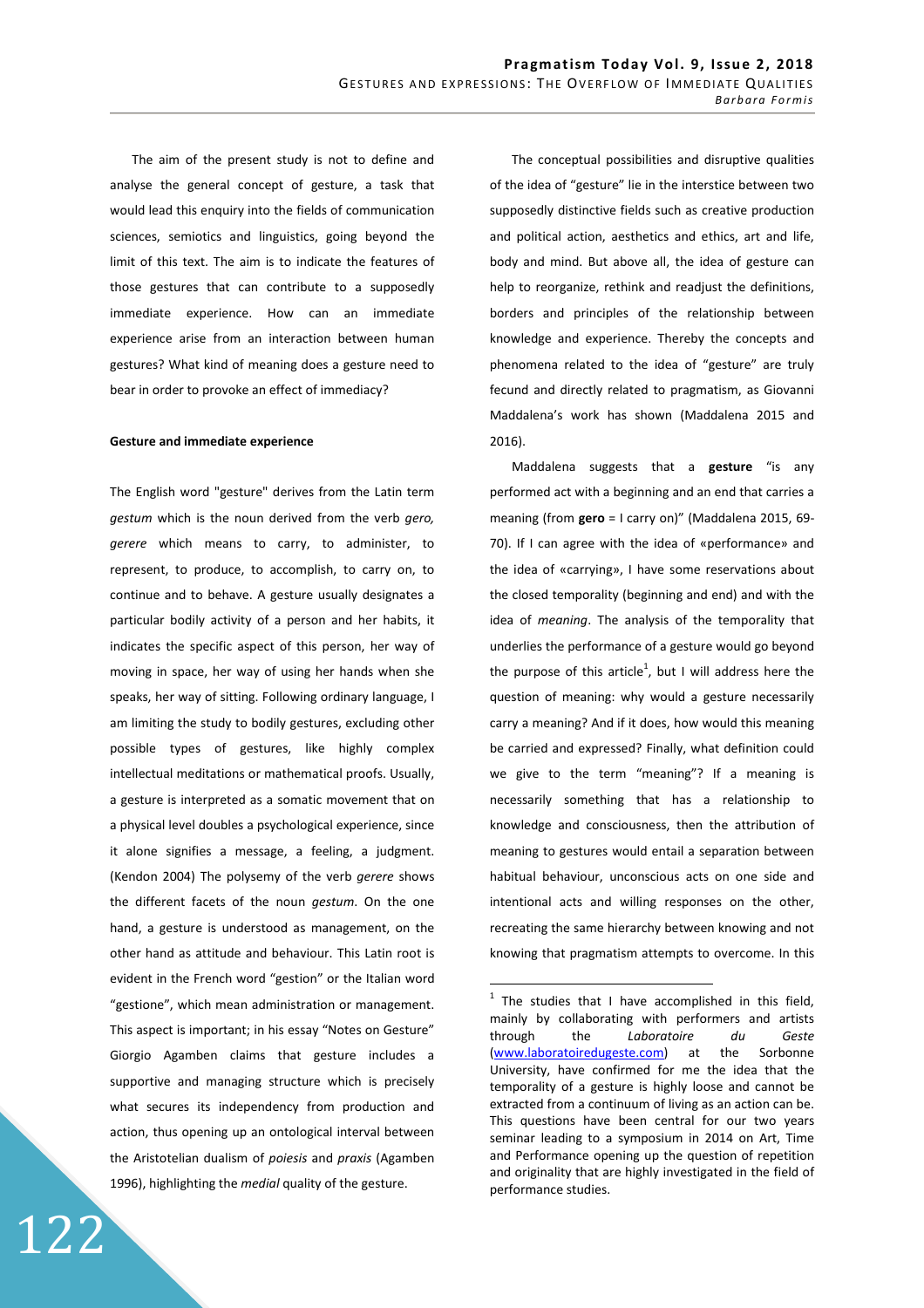separation there would be some gestures that are meaningful (and legitimate for analyses) and other activities that are not meaningful (and that can be disregarded).

However, one can find some definitions of meaning in pragmatism which cannot be reduced to such a mentalistic definition; pragmatism contests the primacy of consciousness and intentionality as in Mead's definition of meaning as the response prompted by a gesture. In Mead's perspective – even though this issue is the object of a longstanding discussion –, the idea that every gesture has a meaning entails that every gesture tends to prompt a response. The problem lies then in the interpretation: what if, as we will see later through Wittgenstein, we can respond to a meaning carried by a gesture not only without being able to explain this meaning but also to fully interpret it? This possibility, which is very recurrent in ordinary life, suggests that there is something that can be carried out by a gesture that is not yet meaning, even in the minimalistic definition of meaning proposed by pragmatism.

Reshaping Maddalena's definition, I would propose a more restricted, but at the same time more open and vague, definition of gesture as "*any performed act that carries a quality*". This definition can be understood not only from Wittgenstein (associating gestures to language games) but also from a Deweyen point of view: we "make sense" of a gesture when we can grasp its quality, the latter being a singular quality of the performed act that exists with no relationship to anything else than itself. It is, we may suggest, what Dewey calls an *immediate quality*. But what is difficult to grasp in this situation, is that the immediate quality is not always immediately perceived, as we will see in the next section on Wittgenstein.

In *Experience and Nature*, the expression "immediate experience" occurs only once, in the chapter "On Nature and Communication" where Dewey writes: " The part of wisdom is not to deny the causal fact because of the intrinsic value of the immediate experience. It is to make the immediately satisfactory object the object which will also be most fertile." (Dewey 1929, 204). Dewey points out that an "immediate" experience cannot be closed in itself or univocal, it needs to give rise to other possibilities of meanings and values, it needs to be "fertile". But if the expression "immediate experience" is rare, the adjective "immediate" is used frequently by Dewey in *Experience and Nature*, often as a synonym of "direct" and many times in a link with "enjoyment" (Dewey 1929, 79 and sq; but also in Chapter 9 on art). Above all, Dewey uses the adjective "immediate" to designate a certain type of "quality": immediate qualities are empirical and non relational: "Quality is quality, direct, immediate and undefinable." (Dewey 1929, 110). And, in Chapter "Nature, Ends and Histories", he clearly defines immediacy as a nonrelational quality:

In every event there is something obdurate, selfsufficient, wholly immediate, neither a relation nor an element in a relational whole, but terminal and exclusive. Here, as in so many other matters, materialists and idealists agree in an underlying metaphysics which ignores in behalf of relations and relational systems, those irreducible, infinitely plural, undefinable and indescribable qualities which a thing must *have* in order to be, and in order to be capable of becoming, the subject of relations and a theme of discourse. (Dewey 1929, 85)

Knowledge cannot be primary<sup>2</sup>, "no knowledge is ever merely immediate." (Dewey 1929, 322), it is something that is added in a dialectical way to a situation that is necessarily vague, open and uncertain<sup>3</sup>. It is precisely

 $\overline{a}$ 

<sup>3</sup> "When philosophers have insisted upon the certainty of the immediately and focally present or 'given' and

<sup>&</sup>lt;sup>2</sup> "It is impossible to tell what immediate consciousness is – not because there is some mystery in or behind it, but for the same reason that we cannot tell just what sweet or red immediately is; it is something had, not communicated and known." (Dewey 1929, 307). This immediate relationship of natural things to a person, can exist as a form of "animism" and "its legitimate and constant form is poetry" (Dewey 1929, 181). This consciousness cannot be identified with knowledge because "the belief, assertion, cognitive reference is something additive, never merely immediate" (Dewey, 1929, 321).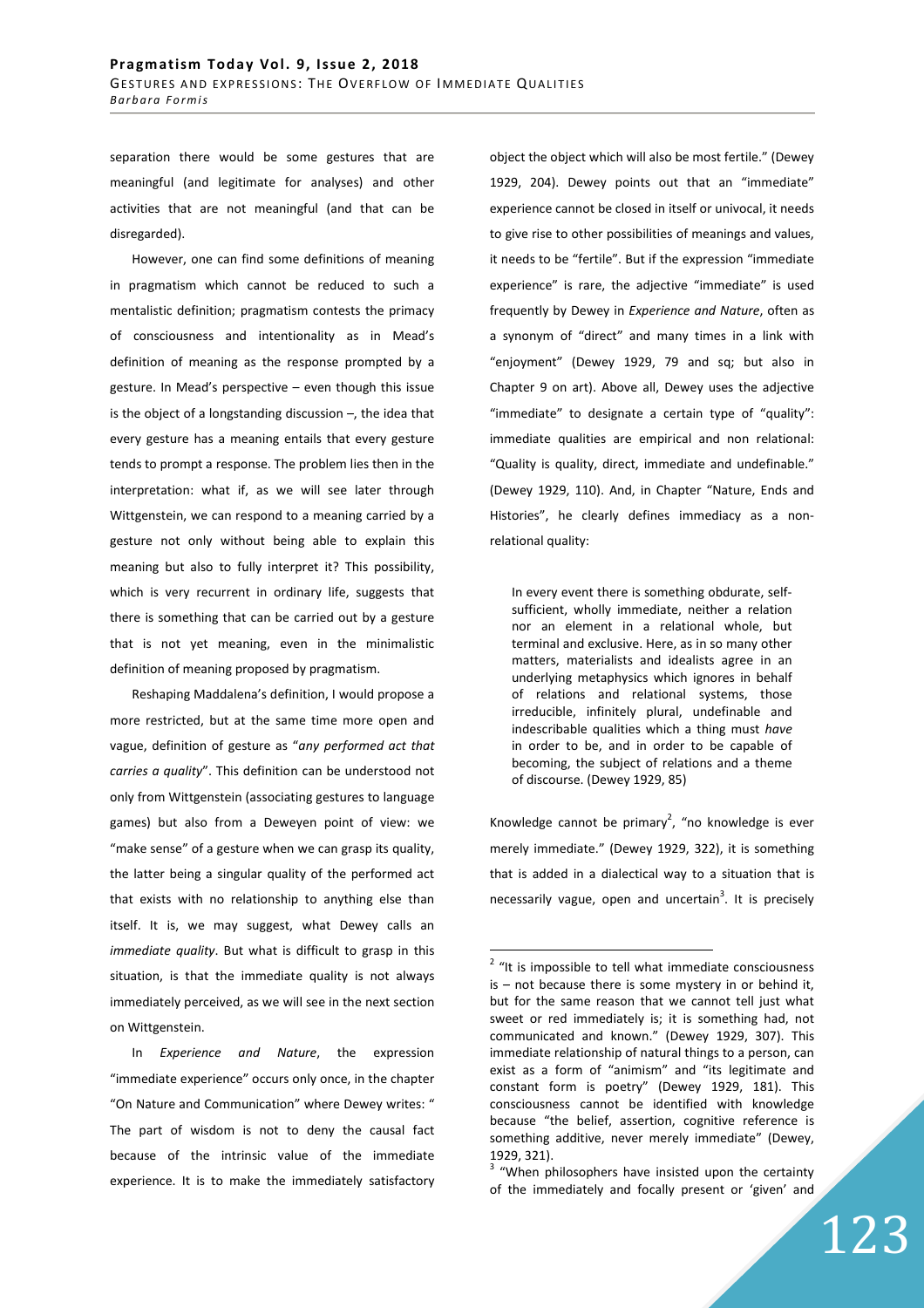because the immediate qualities of the supposedly "given" are vague that they are more fertile and open, because "'This', whatever *this* maybe, always implies a system of meanings focussed at a point of stress, uncertainty, and need of regulation" (Dewey 1929, 352). Hence, the immediate quality of a gesture, its *way* of unfolding in time and space, needs also to be unclear, open, and ambiguous so to liberate itself from a given meaning and a truthful and decisive interpretation because the openness and the uncertainty of the immediate allows the experience to become a process. This is similar to Dewey's suggestion in Chapter 9 ("Experience, Nature and Art"), where he associates the intellectual journey of the mind with the process of a work of art:

To be conscious of meanings or to have an idea, marks a fruition, and enjoyed or suffered arrest of the flux of event. (…) It marks the conclusion of long continued endeavor; of patient and indefatigable search and test. The idea is, in short, art and a work of art. As a work of art, it directly liberates subsequent action and makes it more fruitful in a creation of more meanings and more perceptions. (Dewey 1929, 371)

Here the process of art making and the emergence of the aesthetic experience join the unfolding of a consciousness that is not yet knowledge but a premise, or rather a (non)premise of knowledge. This unfolding consciousness shows the continuity between art and life, between aesthetic qualities and empirical ones: "the origin of the art-process lay in emotional responses spontaneously called out by a situation occurring without any reference to art, and without "esthetic" quality save in the sense in which all immediate

have sought indubitable immediate existential data upon which to build, they have always unwittingly passed from the existential to the dialectical; they have substituted a general character for an immediate this. For the immediately given is always the dubious; it is always a matter of subsequent events to determine, or assign character to. It a cry for something not given, a request addressed to fortune, with the pathos of a plea or the imperiousness of a command." (Dewey 1929, 349).

124

<u>.</u>

enjoyment and suffering is esthetic." (Dewey 1929, 391).

On this subject, in *Art as Experience*, in Chapter 3 ("Having an Experience"), Dewey describes a scene of a job interview with a variety of details relating the meeting between two men, and he explains that as the interview continues, the primary or general emotion of the candidate is transformed by the secondary emotions providing an aesthetic quality to the meeting. Dewey writes:

(…) secondary emotions are evolved as variations of the primary underlying one. It is even possible for each attitude and gesture, each sentence, almost every word, to produce more than a fluctuation in the intensity of the basic emotion; to produce, that is, a change of shade and tint in its quality. (Dewey 1929, 43)

These gestures, tones of voice, ways of holding oneself, which can at first be considered secondary, in reality not only reveal a series of real emotions, but possess the power to change the overall quality of the primary or basic impression. In other words, the detail of the gesture surpasses and exceeds its small scale to the point of transforming the appearance of the subject herself in her singularity. This capacity "to produce a change of shade" and to give more than it seems to possess, makes the gesture something important though often neglected. This excess is why a gesture designates something more than a simple mechanical automatic act or a technique.

Unlike the Greek concept of *techne*, a gesture is not predictable. In a very pragmatist sense, the gesture is first of all a relationship, or even an interaction, it only emerges where it can potentially establish a response or a reaction. However, if we suppose this relationship to be a natural circumstance, a difficulty immediately emerges. If we think of gestures as natural, primitive, or animal-like bodily occurrences, it becomes difficult to envisage and conceptualize the possibility of an ordinary language rooted in the sociability of our shared habits. Naturalized gesture would lose the practical and acquired scope of our daily interactions. Hence, in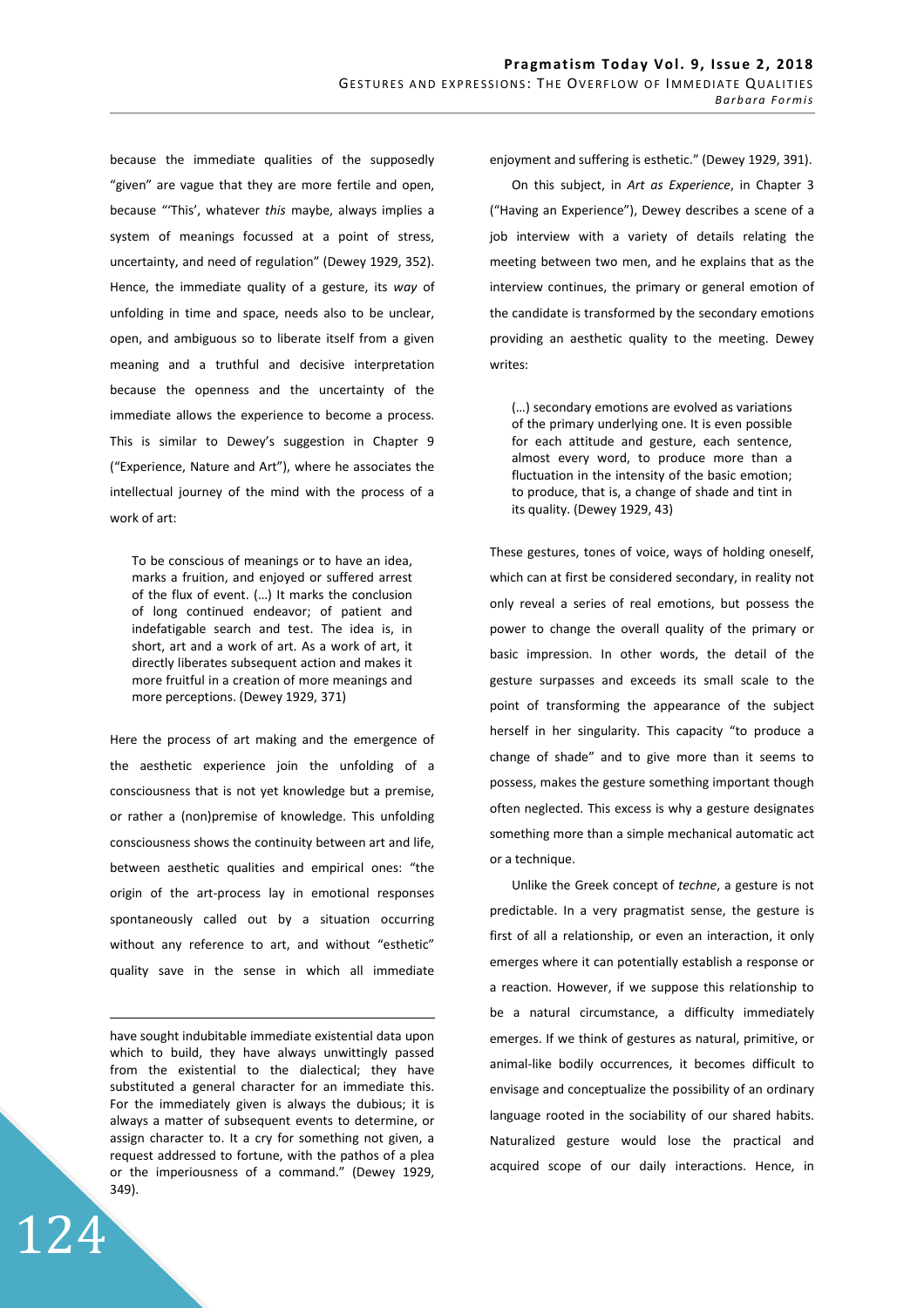Dewey's analysis of the job interview, first of all the relationship between the interviewee and the employer is regulated by standard social behaviour and the conventional habits of the workplace. Then, for the interview to actually unfold, what is required is a whole series of secondary emotions which allow each participant's "presence and behavior…[to] either harmonize with [their] own attitudes and desires or to…conflict and jar" (Dewey 1929, 43).

More generally, the immediate or primary quality can come across as secondary, even if it is central to the meaning of the experience. The primary, singular, nonrelational quality of a gesture is perceived as long as the experience evolves in the duration and temporal development of the experience as an interaction. The primary quality is perceived, paradoxically, as secondary mainly because of the length of the process of the experience and the unpredictability of it. Dewey does not hesitate to associate this encounter to drama and theater because the scene, as a theatrical stage upon which characters act, makes sense when the singular quality of a gesture is perceived and irradiates the whole scene. Dewey terms these emotions "secondary" because they are often hidden and felt in a second phase of the unfolding of the experience, and not because they are second in degree or in value. As the relation between the two people unfolds, the non-relational quality appears secondarily even if it is an immediate quality.

Pragmatism offers ways of overcoming the dualisms between nature and culture, immediate and mediated experience, art and science, spontaneity and intentionality, bodies and words. But, as far as our inquiry into gestures goes, the continuity between these dualisms reappears mutely, as we will see, in the separation between emotion and gesture, between a supposedly inner state or disposition and a manifestly sensitive externalization of it. In order to clarify this point we need to understand the process of expression that a gesture uses in order to manifest its immediate and singular quality. If a gesture carries a quality, how can this quality be perceptible?

## **Emotion and Expression: Dewey and Darwin**

If a quality is immediate  $-$  in the sense of being nonrelational and singular – does that necessarily imply that its method of expression is immediate too? Or does it need an interpretation, a filter, or at least a relation? And more specifically, how can a gesture express its immediate quality? Following Dewey, one would say that a gesture is not a vague expression but an "*act* of expression", to use the title of Chapter 4 of *Art as Experience*. But what does Dewey mean by "act" of expression, how does it unfold? Dewey starts his analysis from the etymology of the word "expression", and emphasizes the "act" that is already present in that etymology; the action of (ex-) extracting the usually liquid matter from a body by the application of pressure. An expression is an act of elimination or expulsion by compression. In a very pragmatist perspective, Dewey underlines in this act the need for an interaction with something outside the body (for example with "the wine press" for the grape, Dewey 1934, 64). This interaction produces a transformation within the material itself so that it passes from "raw" or "primitive material" to "product of art" (*ibidem*).

Dewey finds in the act of expression a type of transformation that echoes the continuity between immediate experience and knowledge, as far as knowledge also involves a kind of art process, as we saw in the section above where he identifies the formation of an idea with a work of art. The "work" is visible in the "act" of expression: just as primitive material is not enough to produce an expression and needs an external force to transform itself into an artistic or artificial product, so emotion alone is not enough: it needs an external environment that resists it and gives it the impulse to express itself. Thus the action of expressing, or expressing oneself, needs two competing forces that meet and interact to be able to make an emotion manifest, and these two forces cannot simply be placed one on the inner side, supposedly spiritual, and the other on the outer side, supposedly physical. The two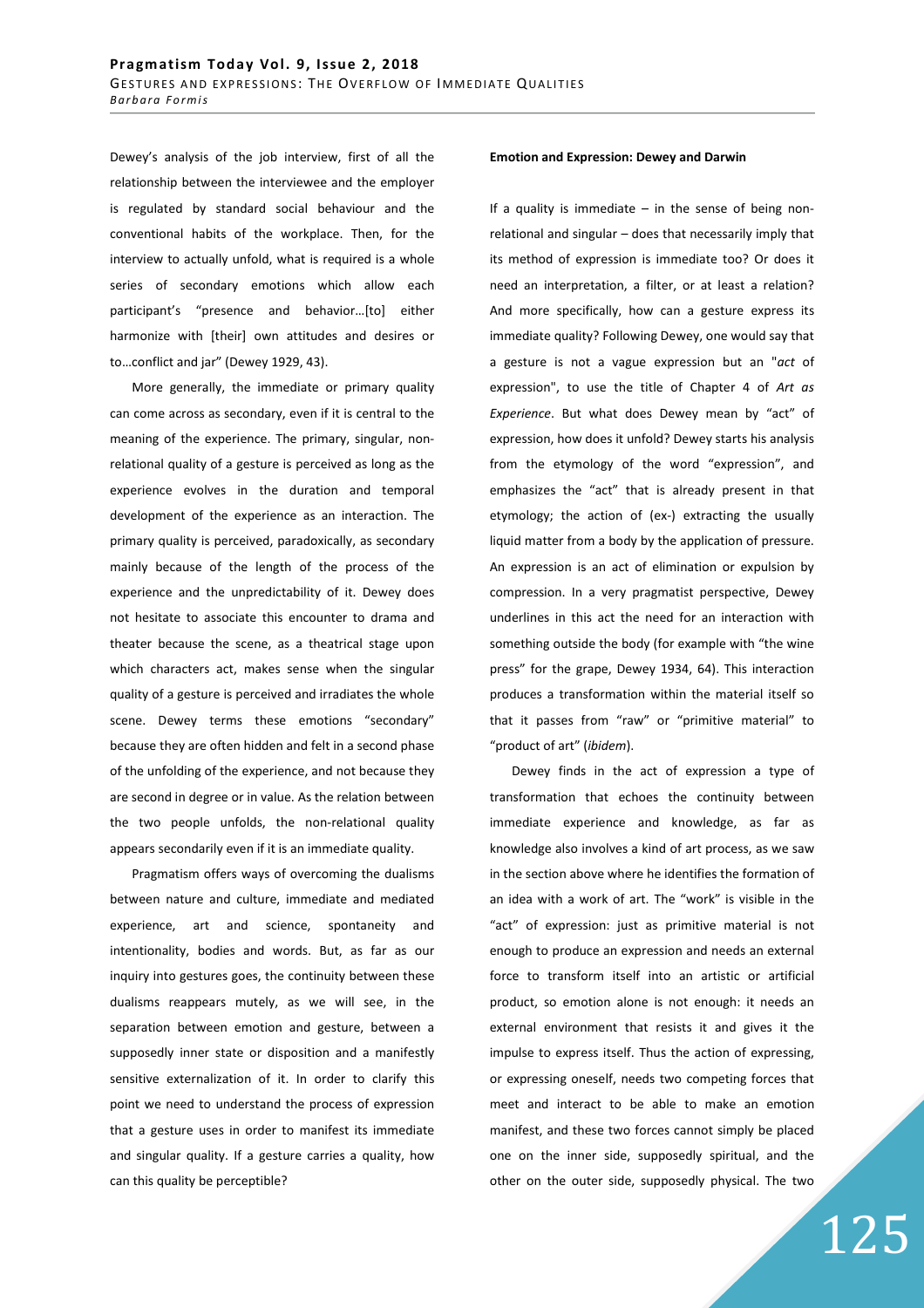forces meet as they blend into a single ontological continuity.

Expression becomes self-expression and a form of language without there having been any rupture between the primary material and the expressed one. According to Dewey in each act of expression there is a transformation of matter from "raw" or "primitive" to "artificial", and this transformation is accomplished via a continuity. This transformation is similar, we can argue, to the one that occurs between the immediate quality and its manifestation in a gesture. But how does something actually change while remaining the same? And how can this idea of a transformation of oneself avoid the risks of naturalism without incurring the opposite and equally dangerous trap of idealization by which transformation would require conforming to a model? There is a deeply pragmatist solution and it lies in the well-known continuity between the biological and the sociological; this continuity is the same that arises, in Dewey, between a primary experience and any kind of meaningful experience (principally ethical or aesthetical).

This continuity, which is not identification, could be explained by the fact that if Dewey does not limit the act of expression to an organic reaction, nor does he overemphasize the importance of intention. Thus in *Art as Experience* he explains that crying and smiling are not true acts of expression because at an organic level, "emotional discharge is a necessary but not sufficient condition of expression" (Dewey 1934, 61). That is to say, a simple physical reaction alone is not an expression. But Dewey does not encourage, on the other hand, a cognitive or simply conscious definition of the act of expression, rather he defines expression as "the clarification of turbid emotion" (Dewey 1934, 77). This clarification is neither intentional nor theoretical and nor is it carried out externally; rather, it is a question of social interaction because, as Dewey says in the chapter entitled "The Expressive Object", "expression, like construction, signifies both an action and its results" (Dewey 1934, 82). There is no true naturalness in

126

expression, since it is a social construction, but there is a continuity at the level of its existence: expression accomplishes the form of emotion and brings it to its fulfilment through the interaction with others.

Accordingly, in the chapter "The Natural History of Form" of *Art as Experience*, Dewey quotes Charles Darwin's book *Expression of Emotions* and clearly distinguishes between the natural expression as "discharge" and the pragmatist expression as "rhythm" (Dewey 1934, 155). The former would be immediate and would end in a loss of energy, while only the latter succeeds in creating a "tension, and thereby a periodic accumulation and release". Darwin's book, according to Dewey, "is full of examples of what happens when an emotion is simply an organic state let loose on the environment in direct overt action" (Dewey 1934, 156). Contrary to this "pure" organic state, Dewey proposes a sort of rhythm in energy which is the condition of possibility of an aesthetic experience. Evolutionist theory is constantly seeking a residual form of natural qualities in the opposite of will, namely reflex reactions. Although this attempt is laudable and important to the extent that it opposes cognitivism, it does not offer the advantage of pragmatism, namely the attention paid to the practical function of gestures in their social context.

Instead of thinking of gestures as organic expressions or direct discharges of emotion, Dewey encourages us to see them as overflows of meaning that are used and shared within a community, where the immediacy of the experience is not merely "a direct and overt action". As he says in *Experience and Nature*:

Gestures and cries are not primarily expressive and communicative. They are modes of organic behavior as much as are locomotion, seizing and crunching. Language, signs and significance, come into existence not by intent and mind but by *over-flow*, by-products, in gestures and sound. The story of language is the story of the *use* made of these occurrences; a use that is *eventual as well as eventful*. (Dewey 1934, 175. My italics)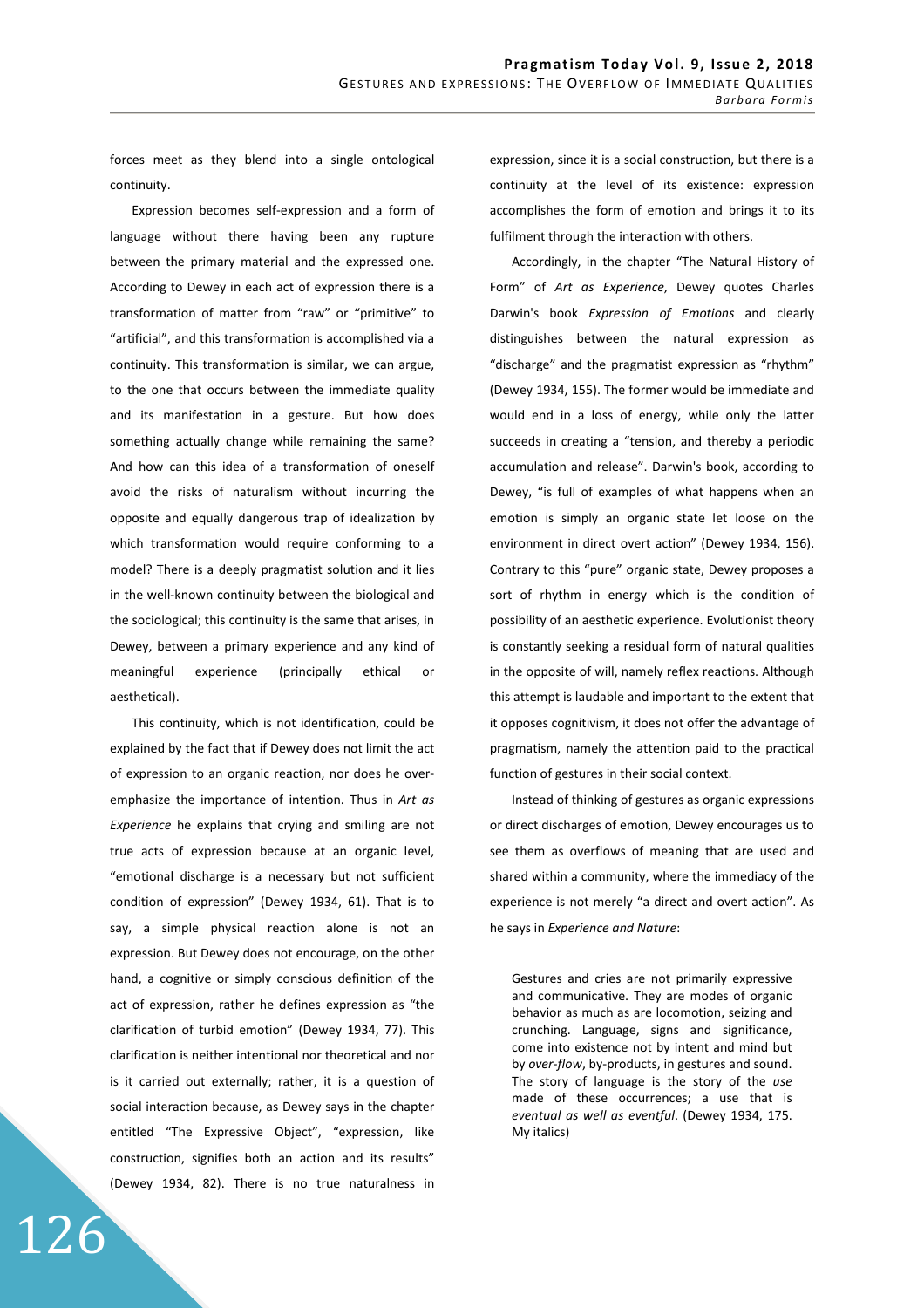We seem to have here a response to our question: the immediate quality (of a gesture) does not express itself immediately, but it does so by an act that *over-flows* its organic mode of existence. The difference with a simple naturalistic approach consists in the fact that during the achievement of language, there can be an overflow, a typically gestural *surplus* which gives *meaning* to the expressive act itself and may even contribute to a meaningful experience without limiting the gesture to an organic discharge and without transforming the gesture into a formalized and logical form. A gesture suggests a bridge and a link between two – or more – entities and by doing so it uses neither the power of cognitive clarification nor of bodily force. In this overflow of meaning lies the difference between evolutionism and pragmatism, between a purely physiological approach to expression and another approach that imbibes the biological with a social nuance.

A gesture is not merely biological but not yet intellectualized, and it possesses a sociological aspect. When emotion overflows its physical manifestation, then it finds an additional meaning to organic discharge, it finds a social, aesthetic, cultural meaning by freeing itself from the strictly physiological domain. In this overflowing, meaning does not end up dispersed, but it gives form to the history of language. Following Dewey, language is formed and developed according to the way in which this over-flow of gestures and sounds is used. In this manner, gestures and sounds are not by-products that end up lost, but rather they form the very foundation of language since it is in their excess of meaning that a possible ("eventual") use can see the light of day, one that is also full of meaning ("eventful").

There is therefore a certain amount of serendipity in the fabric of the meaning, since it is in the fortuitous use of an excess that the event of language takes place. Unlike Darwin who sees in the gesture a simple external expression of a pre-existing psychic state, Dewey sees in emotion the site of the production of a sense, of the transformation of an organic matter into a social material. Similarly to Peircean signs, gestures cannot be

reduced to a purely symbolic definition in so far as they are opposed to arbitrariness. However, if those gestures which carry an immediate quality share with signs some Peircean features, such as indexicality and firstness (as we will see in the next section), they seem to be dissociated from iconicity in so far as their forms do not always correspond to the meanings that they express by overflow.

## **Grasping the Gesture: a pragmatist reading of Wittgenstein's philosophy**

The first part of the title for this section begins from one of Giovanni Maddalena's articles (Maddalena 2016). Maddalena inspires us to ask: how can we grasp the quality of a gesture? What type of intellectual process correspond to the grasping of its meaning<sup>4</sup>? In order to proceed, I can now render more complex the initial simplistic definition of gesture given at the beginning. If the simpler definition is: "a gesture is a performed act that carries a quality", the more detailed definition could be now "a gesture is a performed act that carries an immediate quality that is expressed by overflow". It is this overflow that needs to be grasped and, it is because of this overflow (or "by-product", as Dewey says), that it is quite possible, and even very recurrent, to perfectly understand a gesture without being able to explain its meaning.

 $\overline{a}$ 

<sup>&</sup>lt;sup>4</sup> Cf. Vincent Colapietro: "Gestures are commonplace. In fact, they are ubiquitous. Not only are they commonplace, but our understanding of them is as well. For the most part, however, this understanding is tacit and situated, not explicit and abstract. Moreover, it is practical, not theoretical. There is nonetheless also such an understanding of gestures in general. That is, we *immediately grasp* the significance of someone extending a hand upon being introduced to us or the significance of a friend upon leaving turning around and waving an arm. But we also immediately *grasp* what such acts **in general** are. Quite apart from being able to define words or ideas in a formal, abstract manner, we often have an *effective* and, in many instances, a *nuanced* and *subtle comprehension* of their meaning" (Colapietro 2015, my italics).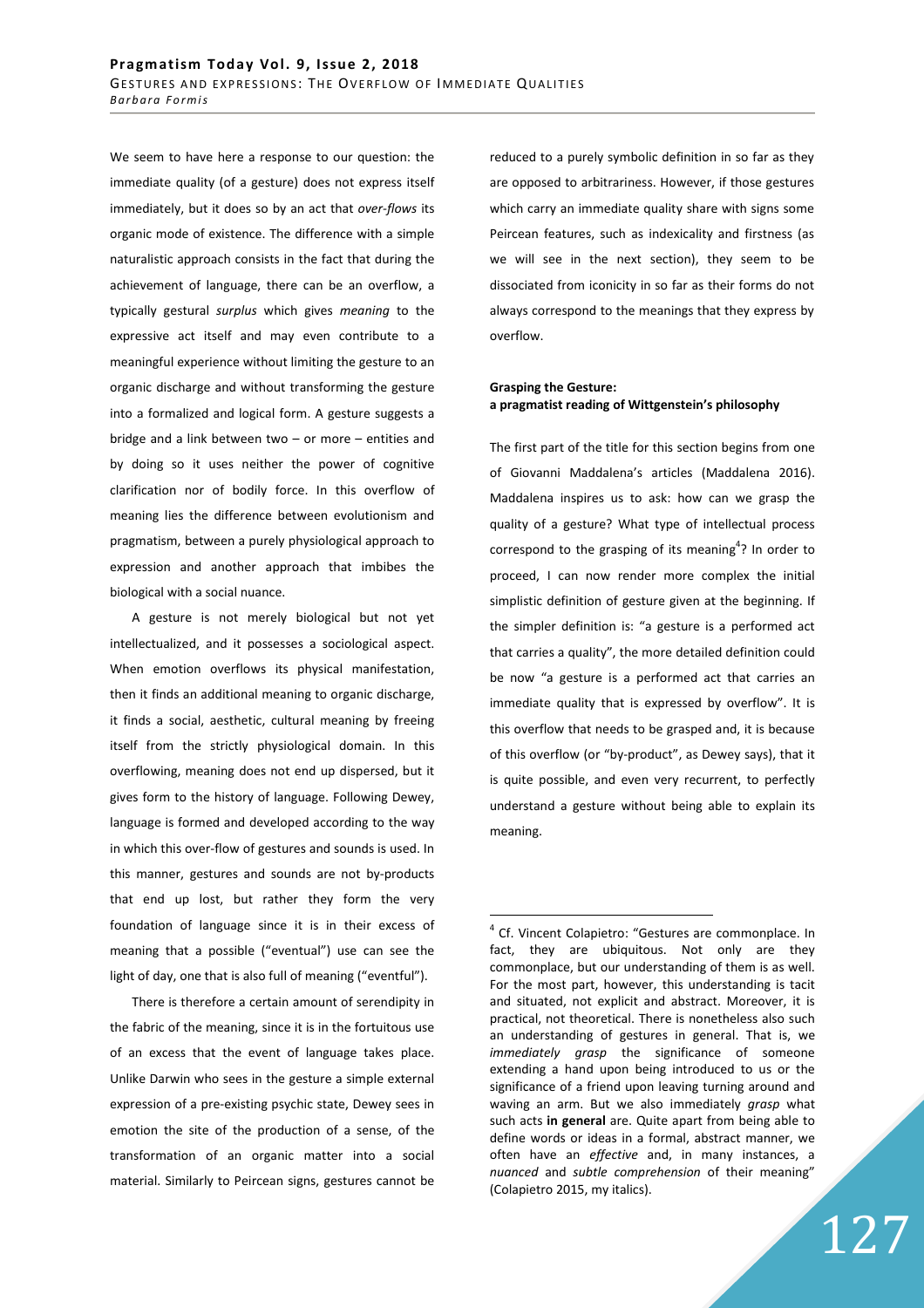Concerning this "grasping", Maddalena rightly indicates, following the heart of his book *The Philosophy of Gesture*, that there "is the need for a rationale of a synthetic and a vague part of our reasoning" (Maddalena 2016, 7). The difference between a definition of gestures as "carrying a meaning" (as for Giovanni Maddalena) and my definition of gestures as "carrying a quality" implies that for the first case the meaning is proper to the gesture (and associates gestures with signs, in particular Peircean signs) but in the second case the meaning is indirectly expressed by the gesture as a surplus of a quality (and this dissociates gestures from signs). This has also to do with the "ordinary" nature of gestures (Formis 2010) and the immediate comprehension of them. We can "make sense" of a gesture without being able to explain fully its meaning.

This is the case, for example, of a Neapolitan gesture whose semantic value seems to have been at the origin of the philosophical rupture between the first part of Wittgenstein's work and the second. Wittgenstein came to know this gesture through his friend Piero Sraffa, an Italian Marxist economist exiled in Cambridge during the fascist period. The gesture consists in passing the top of the hand under the chin as if to indicate a state of boredom and disapproval. The supposedly illogical and at the same time understandable nature of the gesture provides Wittgenstein with the main argument for his abrupt transition from a linguistic and logical system to a social anthropology. The meaning of the gesture would thus have a deeply illogical foundation and a nature that cannot be modelled, which invites Wittgenstein to break with the logical philosophy and the idea of an ideal language. What appears obvious, as the later Wittgenstein will say, is that the gesture *is* the expression, just as the grimace *is* anger, since the whole meaning lies in the use, namely its capacity to be understood without having to go through a formalized interpretation.

128

The question would be: how can we grasp the meaning of a gesture without interpreting it? Gestures seem to suspend the conventional structure of language since they show without saying. There is an essential difference here between "show" and "say", and Wittgenstein points out that in German these two verbs are close in sound: *zeigen* and *sagen*. The gesture (*Gebärde*<sup>5</sup>) is the element that reveals, shows (*zeigen*) the condition of possibility not only of the word and of saying (*sagen*), but more generally of the meaning as a relationship between the body and the sound of the voice. The ostensive character of language, presented by the German verb *zeigen*, gives primacy to gestures. The father who shows his daughter an apple by pointing his finger and saying the word "apple", shows that the word is the sign of a reality, while the gesture acts as a vector, as an element of connection between this word and this same reality. Similarly to Dewey's idea of overflow, for the later Wittgenstein gestures are like links, or somatic arrows that associate a sound with an intention, a word whose meaning is often not understood with a tangible and visible reality. Similarly to *vagueness* which seems to belong to the Peircean phenomenological category of *firstness*, gestures need to remain open and unclear in order to provoke an immediate experience.

Moreover for Wittgenstein, similarly to pragmatism, especially that of Peirce, the ostensive or demonstrative quality of gestures must remain imprecise, embryonic and vague, otherwise they risk being constrained within a formalized proposition. Their indexicality needs to be nonreferential and their meaning functions via secondary indices. Thus, in §71 of the *Philosophical Investigations*, Wittgenstein insists, in a very Peircean tone, on the fundamentally "vague" aspect of the gesture, which retains its dimension of "approximately" and indeterminacy, since it is precisely in indeterminacy that its openness lies and its ability to designate, without expressing, "the common element" between different

**EXECUTE:**<br>The state of the occurrences of the term<br>The scount of the occurrences of the term *Gebärde* (gesture) see Gorlée 2012, 285 et sq.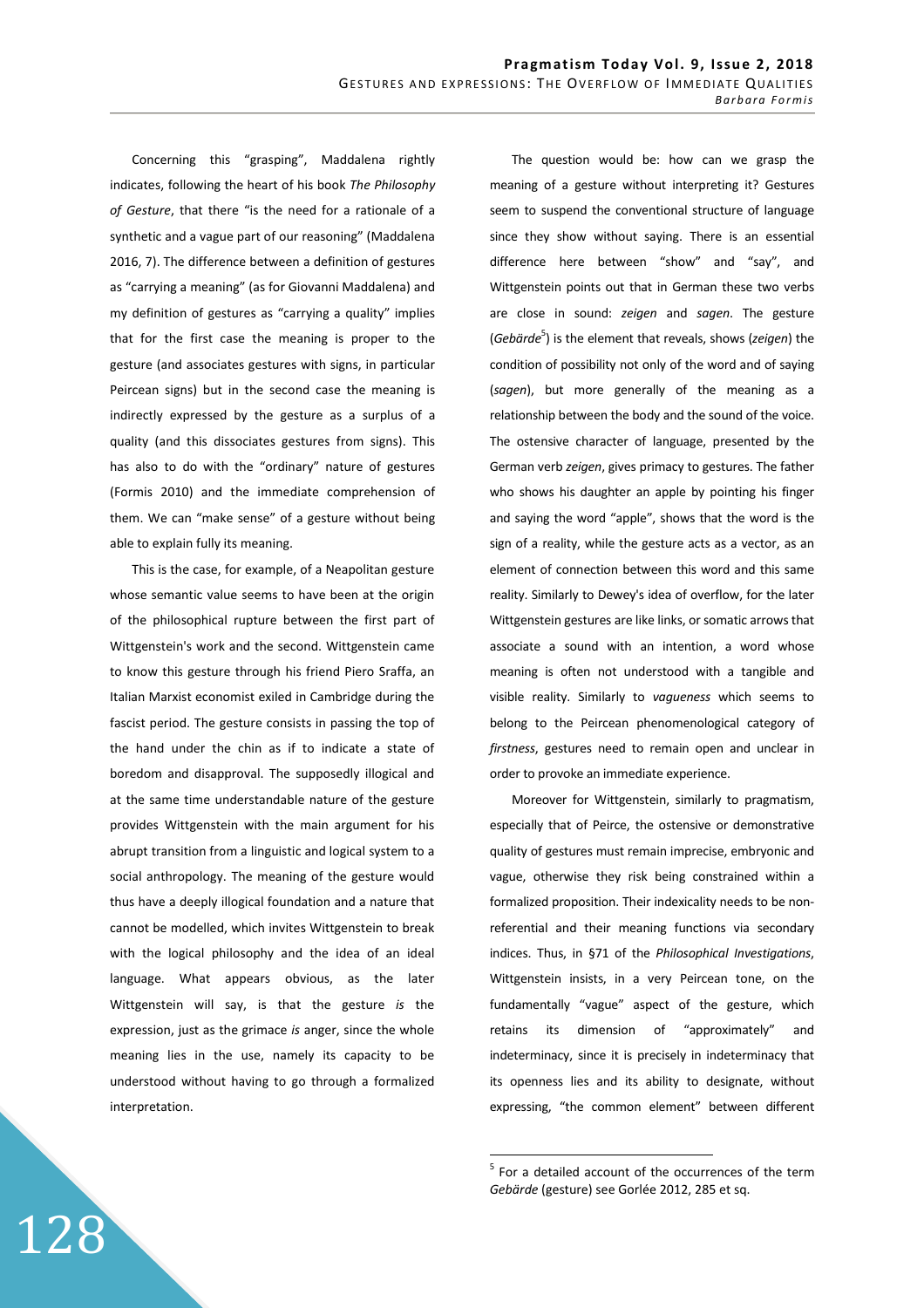examples (§ 72). And the simplicity of the gesture is also summed up in its "spontaneity" (§ 75) which allows one to say "I am almost sure", I can reconstruct my experience, while describing it in its simplicity and spontaneity.

The feature of mediality that appears in gestures has a specific sustainable form. In Wittgenstein as in Dewey there is a kind of encouraging and stammering quality of gesture, that is to say, a way in which gesture presses forward, we can *use* words through gestures. Gestures allow a simple carrying on (from *gero*). Wittgenstein notes that there is a sort of precedence of the gesture in taking shape: "The gesture tries to prefigure – we would like to say – but it cannot." (§ 434) In German: *Die "Gebärde versucht vorzubilden - möchte man sagen - aber kann es nicht.*" The incise *möchte man sagen* "We would like to say" is not anecdotal, there is a desire of the language to say what the gesture cannot say, there is an attempt to visualize and show in the form of figure something that cannot be determined in a figure. *Versuchen* means to try, to attempt, while *vorzubilden* means to "perform" or "model". The gesture is thus given in a stammering that shows the desire and the possibility of regulating understanding, that is to say, giving a place to meaning within reality and at the same time the real being understood as an elusive and unformed kind of meaning, a sort of possibility of meaning. So in its demonstrative and ostensive power the gesture does not say (*sagen*), but it shows, and it does so without becoming a sign (*Zeichen*) understood as a clear mark.

Unlike signs, which can still possess a referential indexicality, gestures represent nothing: they cannot be the representatives of something else and they are difficult to translate. It is through gestures that we can "carry on" into language, and maybe more generally into ordinary life: gestures are the ostensive characters of the meaning of reality insofar as they act as vectors placing and rearranging the meaning of words in reality. As Wittgenstein says in § 208, "the gesture of continuing so", and "so on", has an indexical function comparable to that of designating an object or a place. Thus, there is in the process of understanding a way of seeing that Wittgenstein relates to a certain temporality, and an untimely discovery: one says "now it is right".

This temporality requires an adjustment, "I see it that way". There's the idea of going "together" between two examples, or between two different entities: "Now take these two things together!" or "Now these go together". This "grasp" is to be understood as a phenomenon of understanding that could encompass several "organizational aspects". This discovery concerns rather the arrangement of the visible, the audible and the exterior in such a way that one can say "now I see it like that". It is the way of seeing that changes and not the vision *per se*. "Now I see it as...", "Now I know how it fits together!" (p. 355). Now I can carry on, I can manage (in French, "je gère", in Italian "gestisco" from Lat., *gero*).

In this reorganizational "grasping" Wittgenstein identifies something similar to what Dewey indicates in the "overflow" as an act of expression that goes beyond the rational form of knowledge. Gestures allow elements to be arranged and organized in such a way as to reflect a lived experience; they allow meaning without using logic nor symbolism and are fundamental elements of forms of life (*Lebensform*). But this faculty of "making sense" is not a simple physical capacity, a simple sensation of the body through which one somatically feels this "going together" of things. It is "a modified concept of sensation" (Wittgenstein 1953, Second Part, XI, 209) insofar as the demonstrative aspect of "grasping" requires imagination in order to allow a passage, a bridge, a surpassing that does not take place by "strong" means (intention, physiology, biological order): the passage takes place by a weak, or supposedly weak link (sociology, friendly relationship, cultural). If imagination is demonstration, it is because it has the ostensive power of the play of language, of the primitive stage of language which is profoundly demonstrative and ostensive. This imagination allows us to perfectly picture a situation like waiting at a train station, as we have seen at the beginning.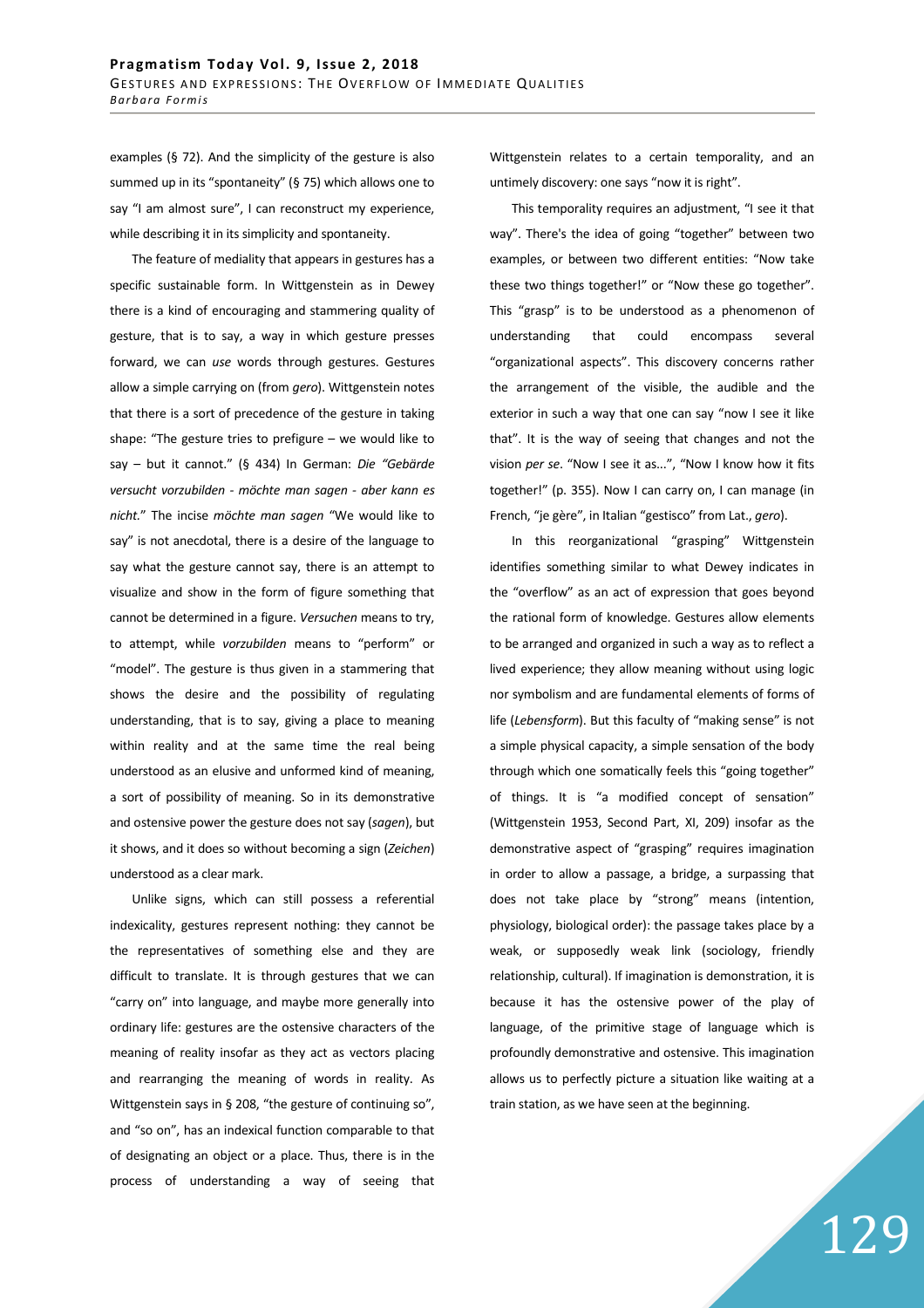Following Wittgenstein, we may try to accept that words and meaningful exchanges between people are made possible by the demonstrative, gestural and imaginative nature of speaking because the processes linked to the experience of understanding are all ways of "discovering" the meaning of thought. It is not a question of identifying something that is "hidden", inaudible or invisible, quite the contrary. It is precisely because the meaning is there before us, since it is indicated to us by the gesture of the hand, and accompanied by a sound of a voice, that this meaning is not to be discovered in the sense that we see it for the first time<sup>6</sup>. This discovery concerns rather the arrangement of real so to relate to the immediate quality of the gesture. In this "discovery" lies a sort of immediate experience by which understanding is also often a question of "guessing" organizational aspects, in a language game that Wittgenstein names "guessing thoughts" (Wittgenstein 1953, Second Part, XI, p. 225). The indexicality of gestures as they are used in ordinary language does not only need the impulse of habits but also the imagination of a mental composition or the capacity of "guessing thoughts".

Wittgenstein, like Dewey, also poses himself against Darwin, allowing us to think the consistency of ordinary language beyond the illusion of a natural language or the creation of an ideal language such as that of metaphysical philosophy. It is on the basis of anthropological observation that Dewey and Wittgenstein agree and both depart from Darwin's biologism. In *Experience and Nature*, Dewey recalls that the act of expression is a construction, and that this construction is necessarily participatory and requires cooperation between at least two people. Similarly to Wittgenstein, Dewey's sense of gesture is also not external, nor antecedent to the very expression of this gesture, and its expression is nothing if it is not in agreement in a reciprocal activity with others. Meaning

130

is not given by a declarative force; meaning is not claimed, but it is given by consent and agreement between subjects within a shared activity.

# **Conclusion**

Wittgenstein and Dewey, although from different backgrounds, have shown the way forward for an attempt to discredit metaphysics but not simply to replace it with the physical and the biological, but rather to hold together the biological and the sociological, the sensitive impression with the intellectual grasp, the confused with the reflected, the gesture with the word. From this aspect, this kind of immediate experience acts like a gesture, insofar as a gesture mostly links two things: for example, a reality and the sound of the word; the meaning of what I want to say and what is expressed by the tone of my voice; my physical attitude and my emotion. The gesture is what allows a correspondence, a "bridge" between two dimensions; but differently from iconicity, the correspondence produced by a gesture with an immediate quality is not definite and clear. It is not a real arrow, linear and clear, but rather a sketch, a draft whose meaning we discover almost immediately even if we find it difficult to describe. Wittgenstein and Dewey teach us that the primitive forms of language (especially gestures) can neither be reduced to words nor to concepts, yet they give consistency to our existence: they indicate our individuality and our particularity. Wittgenstein's famous formula: "meaning is use" is therefore entirely pragmatist. This form of language should be able to account not for *what* the gestures mean but rather *how* they mean, because what is essential is the "certain way" by which they express their immediate quality.

Here we see the possibility of a social behaviourism common to Wittgenstein, Dewey and of course to Mead, in which the rejection of intentionality makes it radically different from classical behaviourism: life forms are a way of acting, they put in place a premise and a context, an announcement and a beginning of action. They are

 6 For this reading of the second Wittgenstein see Cavell 1969 and McDowell 1994.